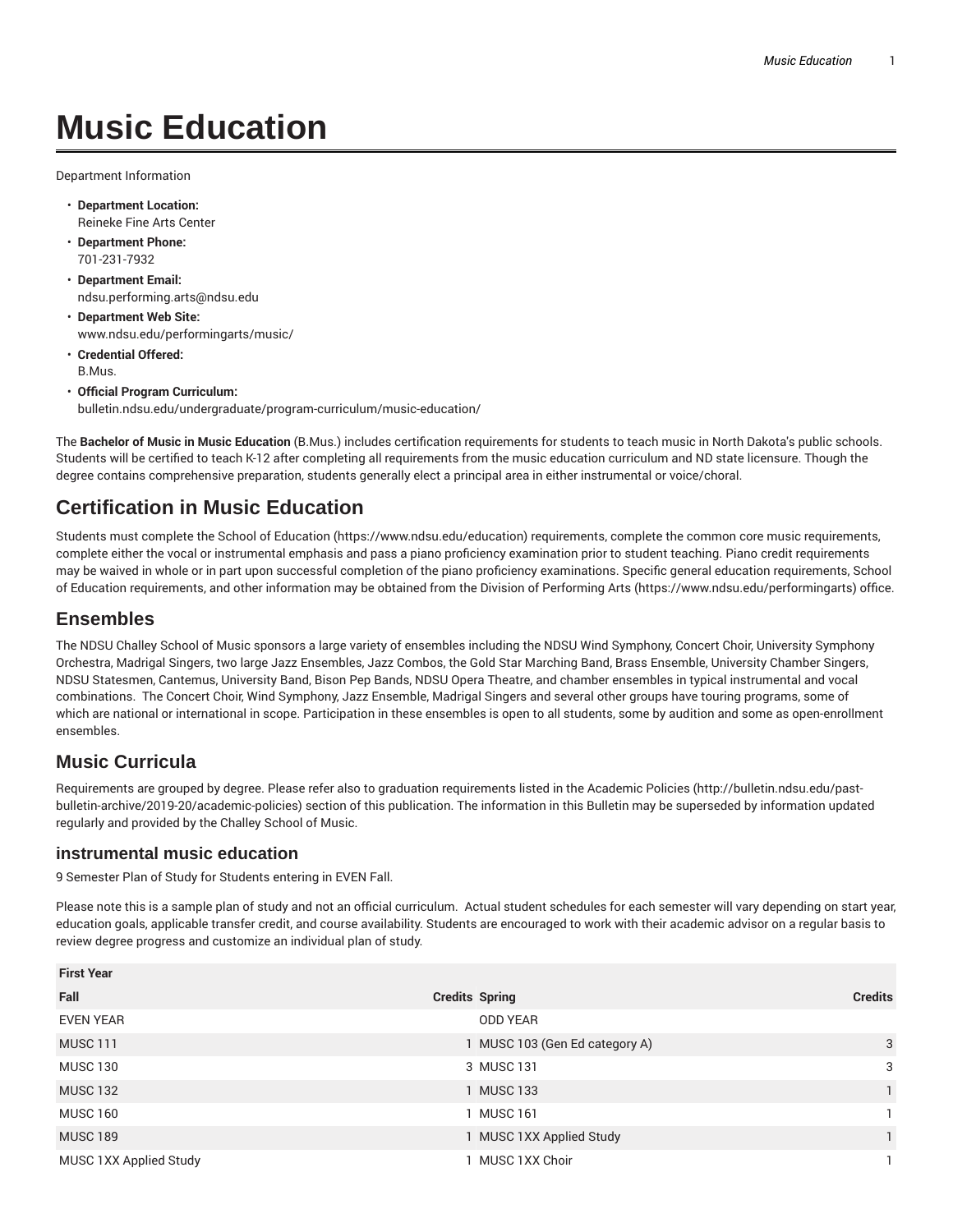| MUSC 1XX Choir                                                                                                      |                       | 1 PSYC 250 (or HDFS 230 - either<br>course counts as Gen Ed Category<br>B) | 3              |
|---------------------------------------------------------------------------------------------------------------------|-----------------------|----------------------------------------------------------------------------|----------------|
| MUSC 1XX Minor Ens.                                                                                                 |                       | 1 ENGL 120 (Gen Ed category C)                                             | 3              |
| ENGL 110 (Gen Ed category C)                                                                                        | 4                     |                                                                            |                |
| PSYC 111 (Gen Ed category B)                                                                                        | 3                     |                                                                            |                |
|                                                                                                                     | 17                    |                                                                            | 16             |
| <b>Second Year</b>                                                                                                  |                       |                                                                            |                |
| Fall                                                                                                                | <b>Credits Spring</b> |                                                                            | <b>Credits</b> |
| <b>ODD YEAR</b>                                                                                                     |                       | <b>EVEN YEAR</b>                                                           |                |
| <b>MUSC 111</b>                                                                                                     |                       | 1 MUSC 163                                                                 | $\overline{2}$ |
| <b>MUSC 230</b>                                                                                                     |                       | 3 MUSC 231                                                                 | 3              |
| <b>MUSC 232</b>                                                                                                     |                       | 1 MUSC 233                                                                 | 1              |
| <b>MUSC 260</b>                                                                                                     |                       | 1 MUSC 261                                                                 | 1              |
| MUSC 2XX Applied Study                                                                                              |                       | 1 MUSC 2XX Applied Study                                                   | 1              |
| <b>EDUC 321</b>                                                                                                     |                       | 3 MUSC 3XX Band                                                            | 1              |
| Science & Technology - Gen Ed<br>category S and category G <sup>Select a</sup> course that fulfills both categories |                       | 3 EDUC 322                                                                 | 3              |
| COMM 110 (Gen Ed category C)                                                                                        |                       | 3 Science & Technology w/lab - Gen<br>Ed category S                        | 4              |
|                                                                                                                     | 16                    |                                                                            | 16             |
| <b>Third Year</b>                                                                                                   |                       |                                                                            |                |
| Fall                                                                                                                | <b>Credits Spring</b> |                                                                            | <b>Credits</b> |
| <b>EVEN YEAR</b>                                                                                                    |                       | <b>ODD YEAR</b>                                                            |                |
| <b>MUSC 250</b>                                                                                                     |                       | 2 MUSC 341                                                                 | 3              |
| MUSC 340 (Gen Ed category A)                                                                                        |                       | 3 MUSC 351                                                                 | 2              |
| <b>MUSC 353</b>                                                                                                     |                       | 2 MUSC 354                                                                 | $\overline{2}$ |
| <b>MUSC 357</b>                                                                                                     |                       | 2 MUSC 359                                                                 | $\overline{2}$ |
| <b>MUSC 482</b>                                                                                                     |                       | 2 MUSC 3XX Applied Study                                                   | 1              |
| MUSC 3XX Applied Study                                                                                              |                       | 1 MUSC 3XX Band                                                            | 1              |
| MUSC 3XX Band                                                                                                       |                       | 1 MUSC 1XX Minor Ens.                                                      | 1              |
| <b>EDUC 451</b>                                                                                                     |                       | 3 Cultural Diversity - Gen Ed category<br>D                                | 3              |
|                                                                                                                     |                       | <b>EDUC 486</b>                                                            | 3              |
|                                                                                                                     | 16                    |                                                                            | 18             |
| <b>Fourth Year</b>                                                                                                  |                       |                                                                            |                |
| Fall                                                                                                                | <b>Credits Spring</b> |                                                                            | <b>Credits</b> |
| <b>ODD YEAR</b>                                                                                                     |                       | <b>EVEN YEAR</b>                                                           |                |
| <b>MUSC 331</b>                                                                                                     |                       | 2 MUSC 480                                                                 | 1              |
| <b>MUSC 344</b>                                                                                                     |                       | 2 MUSC 3XX Band                                                            | 1              |
| <b>MUSC 349</b>                                                                                                     |                       | 2 MUSC 483                                                                 | $\overline{2}$ |
| <b>MUSC 352</b>                                                                                                     |                       | 2 EDUC 489                                                                 | 3              |
| <b>MUSC 355</b>                                                                                                     |                       | 2 Science & Technology - Gen Ed<br>category S                              | 3              |
| <b>MUSC 385</b>                                                                                                     |                       | 3 Quantitative Reasoning - Gen Ed<br>category R                            | 3              |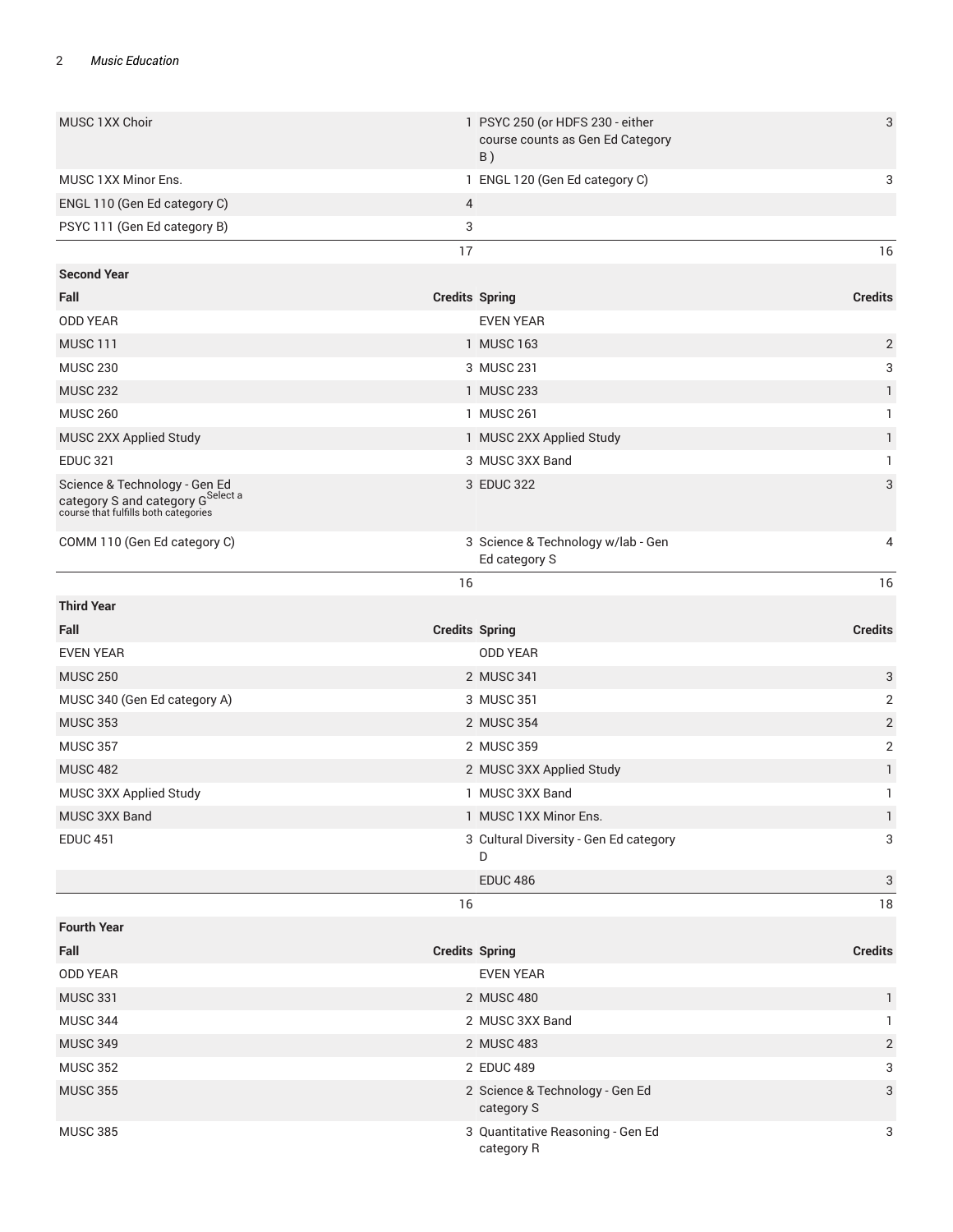| <b>MUSC 481</b>        | 2 ENGL 323 (Upper division writing<br>requirement) | 3  |
|------------------------|----------------------------------------------------|----|
| MUSC 4XX Applied Study | 1 Wellness - Gen Ed category W                     | 2  |
| MUSC 3XX Band          |                                                    |    |
|                        | 17                                                 | 18 |
| <b>Fifth Year</b>      |                                                    |    |
| Fall                   | <b>Credits</b>                                     |    |
| <b>EVEN YEAR</b>       |                                                    |    |
| <b>EDUC 485</b>        | э                                                  |    |
| <b>EDUC 487</b>        | 9                                                  |    |
| <b>EDUC 488</b>        | 3                                                  |    |
|                        | 13                                                 |    |

Total Credits: 147

9 Semester Plan of Study for Students entering in ODD Fall.

| <b>First Year</b>                                                                                                      |                       |                                                     |                           |
|------------------------------------------------------------------------------------------------------------------------|-----------------------|-----------------------------------------------------|---------------------------|
| Fall                                                                                                                   | <b>Credits Spring</b> |                                                     | <b>Credits</b>            |
| <b>ODD YEAR</b>                                                                                                        |                       | <b>EVEN YEAR</b>                                    |                           |
| <b>MUSC 111</b>                                                                                                        |                       | 1 MUSC 103 (Gen Ed category A)                      | 3                         |
| <b>MUSC 130</b>                                                                                                        |                       | 3 MUSC 131                                          | 3                         |
| <b>MUSC 132</b>                                                                                                        |                       | 1 MUSC 133                                          | 1                         |
| <b>MUSC 160</b>                                                                                                        |                       | 1 MUSC 161                                          | 1                         |
| <b>MUSC 189</b>                                                                                                        |                       | 1 MUSC 1XX Applied Study                            | 1                         |
| MUSC 1XX Applied Study                                                                                                 |                       | 1 MUSC 1XX Choir                                    | $\mathbf{1}$              |
| MUSC 1XX Choir                                                                                                         |                       | 1 PSYC 250 (Gen Ed category B)                      | $\ensuremath{\mathsf{3}}$ |
| <b>MUSC 1XX Minor Ens.</b>                                                                                             |                       | 1 ENGL 120 (Gen Ed category C)                      | 3                         |
| ENGL 110 (Gen Ed category C)                                                                                           | 4                     |                                                     |                           |
| PSYC 111 (Gen Ed category B)                                                                                           | 3                     |                                                     |                           |
|                                                                                                                        | 17                    |                                                     | 16                        |
| <b>Second Year</b>                                                                                                     |                       |                                                     |                           |
| Fall                                                                                                                   | <b>Credits Spring</b> |                                                     | <b>Credits</b>            |
| <b>MUSC 111</b>                                                                                                        |                       | 1 MUSC 163                                          | $\overline{2}$            |
| <b>MUSC 230</b>                                                                                                        |                       | 3 MUSC 231                                          | 3                         |
| <b>MUSC 232</b>                                                                                                        |                       | 1 MUSC 233                                          | $\mathbf{1}$              |
| <b>MUSC 260</b>                                                                                                        |                       | 1 MUSC 261                                          | $\mathbf{1}$              |
| MUSC 2XX Applied Study                                                                                                 |                       | 1 MUSC 2XX Applied Study                            | $\mathbf{1}$              |
| Science & Technology - Gen Ed<br>category S and category G <sup>Select a</sup><br>course that fulfills both categories |                       | 3 MUSC 3XX Band                                     | $\mathbf{1}$              |
| COMM 110 (Gen Ed category C)                                                                                           |                       | 3 EDUC 322                                          | 3                         |
| <b>EDUC 321</b>                                                                                                        |                       | 3 Science & Technology w/lab - Gen<br>Ed category S | $\overline{4}$            |
|                                                                                                                        | 16                    |                                                     | 16                        |
| <b>Third Year</b>                                                                                                      |                       |                                                     |                           |
|                                                                                                                        |                       |                                                     |                           |
| Fall                                                                                                                   | <b>Credits Spring</b> |                                                     | <b>Credits</b>            |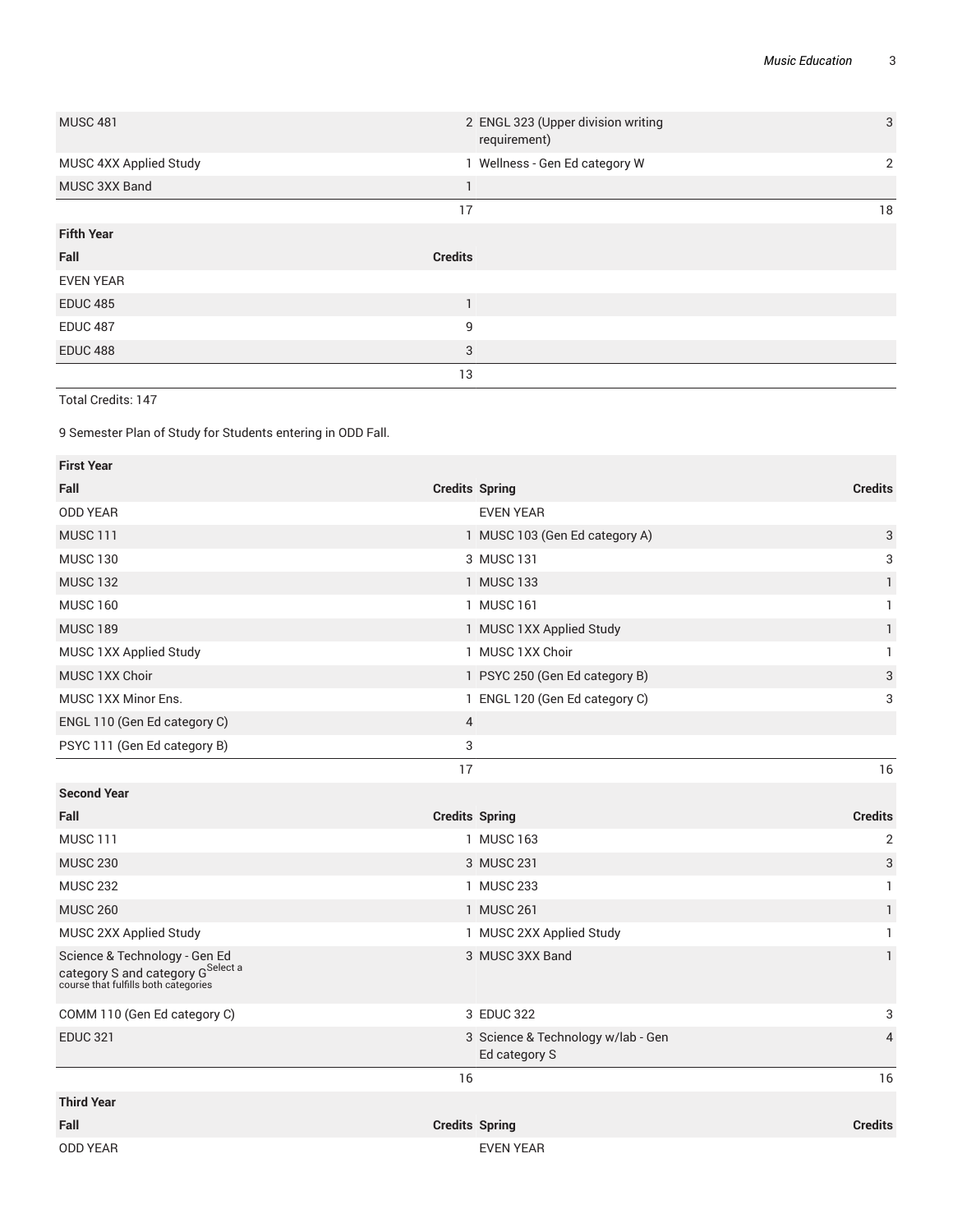| <b>MUSC 250</b>              |                       | 2 MUSC 341                                         | $\ensuremath{\mathsf{3}}$ |
|------------------------------|-----------------------|----------------------------------------------------|---------------------------|
| <b>MUSC 331</b>              |                       | 2 MUSC 351                                         | $\mathbf 2$               |
| MUSC 340 (Gen Ed category A) |                       | 3 MUSC 354                                         | $\sqrt{2}$                |
| <b>MUSC 344</b>              |                       | 2 MUSC 359                                         | $\mathbf 2$               |
| <b>MUSC 353</b>              |                       | 2 MUSC 3XX Applied Study                           | $\mathbf{1}$              |
| <b>MUSC 482</b>              |                       | 2 MUSC 3XX Band                                    | $\mathbf{1}$              |
| MUSC 3XX Applied Study       |                       | 1 MUSC 1XX Minor Ens.                              | $\mathbf{1}$              |
| MUSC 3XX Band                |                       | 1 Cultural Diversity - Gen Ed category<br>D        | 3                         |
| <b>EDUC 451</b>              |                       | 3 EDUC 486                                         | 3                         |
|                              | 18                    |                                                    | 18                        |
| <b>Fourth Year</b>           |                       |                                                    |                           |
| Fall                         | <b>Credits Spring</b> |                                                    | <b>Credits</b>            |
| <b>ODD YEAR</b>              |                       | <b>EVEN YEAR</b>                                   |                           |
| <b>MUSC 349</b>              |                       | 2 MUSC 480                                         | $\mathbf{1}$              |
| <b>MUSC 352</b>              |                       | 2 MUSC 3XX Band                                    | $\mathbf{1}$              |
| <b>MUSC 355</b>              |                       | 2 MUSC 483                                         | $\sqrt{2}$                |
| <b>MUSC 357</b>              |                       | 2 EDUC 489                                         | 3                         |
| <b>MUSC 385</b>              |                       | 3 Science & Technology - Gen Ed<br>category S      | 3                         |
| <b>MUSC 482</b>              |                       | 2 Quantitative Reasoning - Gen Ed<br>category R    | 3                         |
| MUSC 4XX Applied Study       |                       | 1 ENGL 323 (Upper division writing<br>requirement) | 3                         |
| MUSC 3XX Band                | $\mathbf{1}$          |                                                    |                           |
| Wellness - Gen Ed category W | 2                     |                                                    |                           |
|                              | 17                    |                                                    | 16                        |
| <b>Fifth Year</b>            |                       |                                                    |                           |
| Fall                         | <b>Credits</b>        |                                                    |                           |
| <b>EVEN YEAR</b>             |                       |                                                    |                           |
| <b>EDUC 485</b>              | $\mathbf{1}$          |                                                    |                           |
| <b>EDUC 487</b>              | 9                     |                                                    |                           |
| <b>EDUC 488</b>              | 3                     |                                                    |                           |
|                              | 13                    |                                                    |                           |

Total Credits: 147

#### **vocal music education**

9 Semester Plan of Study for Students entering in ODD Fall.

Please note this is a sample plan of study and not an official curriculum. Actual student schedules for each semester will vary depending on start year, education goals, applicable transfer credit, and course availability. Students are encouraged to work with their academic advisor on a regular basis to review degree progress and customize an individual plan of study.

| Freshman        |                                |                |
|-----------------|--------------------------------|----------------|
| Fall            | <b>Credits Spring</b>          | <b>Credits</b> |
| ODD YEAR        | EVEN YEAR                      |                |
| MUSC 112 or 111 | 1 MUSC 103 (Gen Ed category A) | 3              |
| MUSC 130        | 3 MUSC 131                     | 3              |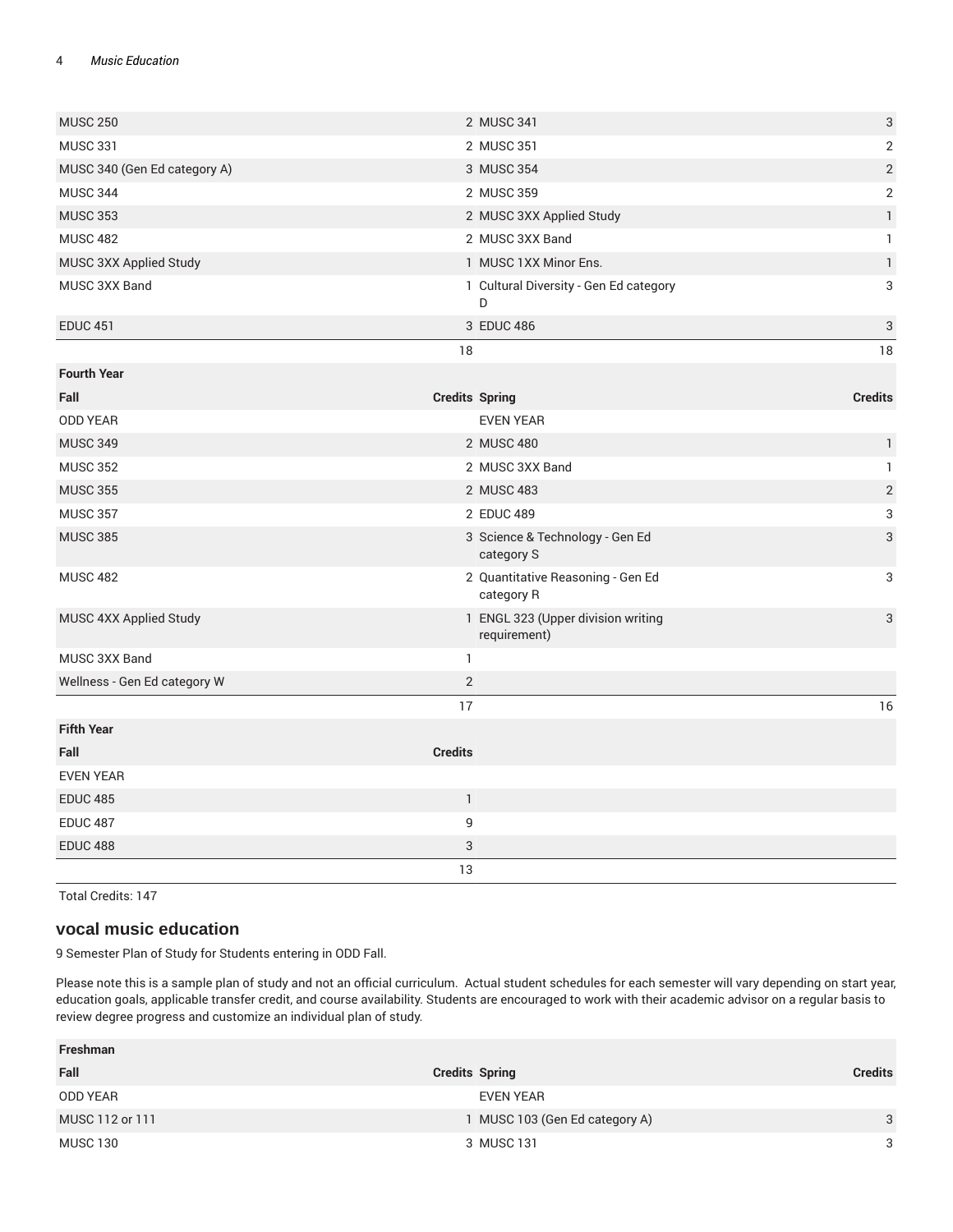| <b>MUSC 132</b>                                                                                                   | 1 MUSC 133                                                                      | $\mathbf{1}$   |
|-------------------------------------------------------------------------------------------------------------------|---------------------------------------------------------------------------------|----------------|
| <b>MUSC 160</b>                                                                                                   | 1 MUSC 161                                                                      | $\mathbf{1}$   |
| <b>MUSC 167</b>                                                                                                   | 1 MUSC 167                                                                      | $\mathbf{1}$   |
| <b>MUSC 174</b>                                                                                                   | 1 MUSC 175                                                                      | 1              |
| <b>MUSC 189</b>                                                                                                   | 1 MUSC 1XX Choir                                                                | $\mathbf{1}$   |
| MUSC 1XX Choir                                                                                                    | 1 ENGL 120 (Gen Ed category C)                                                  | 3              |
| ENGL 110 (Gen Ed category C)                                                                                      | 4 Wellness - Gen Ed category W                                                  | $\sqrt{2}$     |
| COMM 110 (Gen Ed category C)                                                                                      | 3                                                                               |                |
|                                                                                                                   | 17                                                                              | 16             |
| Sophomore                                                                                                         |                                                                                 |                |
| Fall                                                                                                              | <b>Credits Spring</b>                                                           | <b>Credits</b> |
| <b>EVEN YEAR</b>                                                                                                  | <b>ODD YEAR</b>                                                                 |                |
| MUSC 112 or 111                                                                                                   | 1 MUSC 231                                                                      | 3              |
| <b>MUSC 230</b>                                                                                                   | 3 MUSC 233                                                                      | 1              |
| <b>MUSC 232</b>                                                                                                   | 1 MUSC 261                                                                      | $\mathbf{1}$   |
| <b>MUSC 260</b>                                                                                                   | 1 MUSC 267                                                                      | $\mathbf{1}$   |
| <b>MUSC 267</b>                                                                                                   | 1 MUSC 3XX Choir                                                                | $\mathbf{1}$   |
| MUSC 3XX Choir                                                                                                    | 1 MUSC 1XX Minor Ensemble                                                       | 1              |
| <b>MUSC 353</b>                                                                                                   | 2 Science & Technology w/Lab - Gen<br>Ed category S                             | $\overline{4}$ |
| <b>EDUC 321</b>                                                                                                   | 3 PSYC 250 (or take HDFS 230 - either<br>course counts as Gen Ed category<br>B) | 3              |
| PSYC 111 (Gen Ed category B)                                                                                      | 3                                                                               |                |
|                                                                                                                   | 16                                                                              | 15             |
| Junior                                                                                                            |                                                                                 |                |
| Fall                                                                                                              | <b>Credits Spring</b>                                                           | <b>Credits</b> |
| <b>ODD YEAR</b>                                                                                                   | <b>EVEN YEAR</b>                                                                |                |
| <b>MUSC 250</b>                                                                                                   | 2 MUSC 341                                                                      | 3              |
| <b>MUSC 340</b>                                                                                                   | 3 MUSC 350                                                                      | $\overline{2}$ |
| <b>MUSC 349</b>                                                                                                   | 2 MUSC 351                                                                      | $\overline{2}$ |
| <b>MUSC 367</b>                                                                                                   | 1 MUSC 367                                                                      | 1              |
| MUSC 3XX Choir                                                                                                    | 1 MUSC 3XX Choir                                                                | 1              |
| <b>MUSC 481</b>                                                                                                   | 2 MUSC 3XX Minor Ensemble                                                       | $\mathbf{1}$   |
| <b>EDUC 451</b>                                                                                                   | 3 EDUC 322                                                                      | 3              |
| Science & Technology - Gen Ed<br>category S and category G <sup>Select</sup> course that fulfills both categories | 3 EDUC 486                                                                      | 3              |
|                                                                                                                   | 17                                                                              | 16             |
| <b>Senior</b>                                                                                                     |                                                                                 |                |
| Fall                                                                                                              | <b>Credits Spring</b>                                                           | <b>Credits</b> |
| <b>EVEN YEAR</b>                                                                                                  | <b>ODD YEAR</b>                                                                 |                |
| <b>MUSC 332</b>                                                                                                   |                                                                                 | $\overline{2}$ |
|                                                                                                                   | 2 MUSC 359                                                                      |                |
| <b>MUSC 352</b>                                                                                                   | 2 MUSC 480                                                                      | $\mathbf{1}$   |
| <b>MUSC 355</b>                                                                                                   | 2 MUSC 483                                                                      | $\overline{2}$ |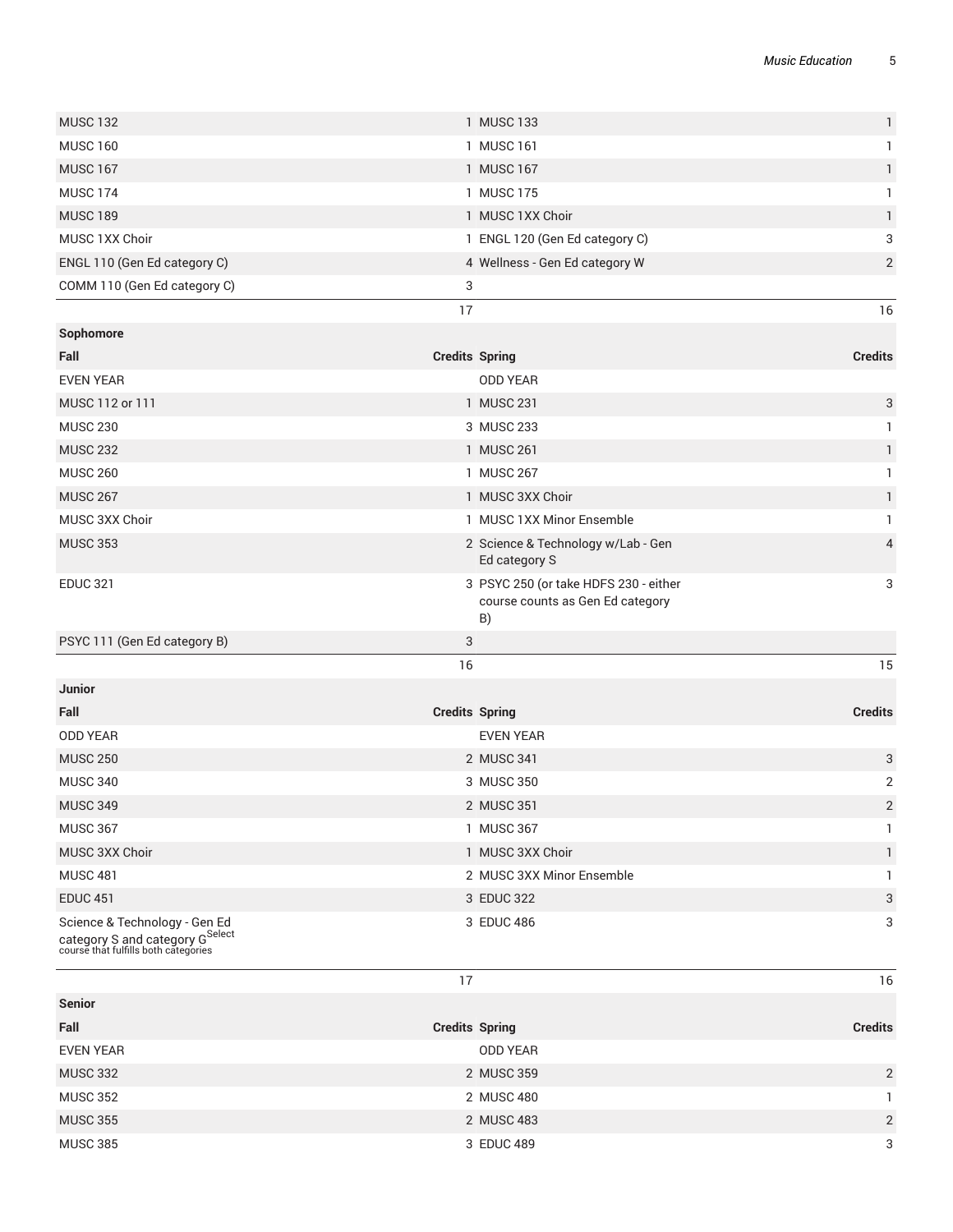| <b>MUSC 467</b>                                  | 1 Cultural Diversity - Gen Ed category<br>D     | $\mathbf{3}$ |
|--------------------------------------------------|-------------------------------------------------|--------------|
| <b>MUSC 482</b>                                  | 2 Quantitative Reasoning - Gen Ed<br>category R | 3            |
| MUSC 3XX Choir                                   | 1 Science & Technology - Gen Ed<br>category S   | 3            |
| ENGL 323 (Upper division writing<br>requirement) | 3                                               |              |
|                                                  | 16                                              | 17           |
| <b>Fifth Year</b>                                |                                                 |              |
| Fall                                             | <b>Credits</b>                                  |              |
| <b>ODD YEAR</b>                                  |                                                 |              |
| <b>EDUC 485</b>                                  | $\mathbf{1}$                                    |              |
| <b>EDUC 487</b>                                  | 9                                               |              |
| <b>EDUC 488</b>                                  | 3                                               |              |
|                                                  | 13                                              |              |

Total Credits: 143

9 Semester Plan of Study for Students entering in EVEN Fall.

| <b>Freshman</b>              |                                |                |
|------------------------------|--------------------------------|----------------|
| Fall                         | <b>Credits Spring</b>          | <b>Credits</b> |
| <b>EVEN YEAR</b>             | <b>ODD YEAR</b>                |                |
| <b>MUSC 130</b>              | 3 MUSC 103 (Gen Ed category A) | 3              |
| <b>MUSC 132</b>              | 1 MUSC 131                     | 3              |
| <b>MUSC 160</b>              | 1 MUSC 133                     | 1              |
| <b>MUSC 167</b>              | 1 MUSC 161                     | 1              |
| <b>MUSC 174</b>              | 1 MUSC 167                     | $\mathbf{1}$   |
| <b>MUSC 189</b>              | 1 MUSC 175                     | 1              |
| MUSC 3XX Choir               | 1 MUSC 3XX Choir               | $\mathbf{1}$   |
| ENGL 110 (Gen Ed category C) | 4 ENGL 120 (Gen Ed category C) | 3              |
| COMM 110 (Gen Ed category C) | 3 Wellness - Gen Ed category W | $\sqrt{2}$     |
|                              | 16                             | 16             |
| Sophomore                    |                                |                |
|                              |                                |                |
| Fall                         | <b>Credits Spring</b>          | <b>Credits</b> |
| <b>ODD YEAR</b>              | <b>EVEN YEAR</b>               |                |
| MUSC 112 or 111              | 1 MUSC 112                     | $\mathbf{1}$   |
| <b>MUSC 230</b>              | 3 MUSC 231                     | 3              |
| <b>MUSC 232</b>              | 1 MUSC 233                     | $\mathbf{1}$   |
| <b>MUSC 260</b>              | 1 MUSC 261                     | $\mathbf{1}$   |
| <b>MUSC 267</b>              | 1 MUSC 267                     | $\mathbf{1}$   |
| MUSC 3XX Choir               | 1 MUSC 3XX Choir               | 1              |
| <b>MUSC 353</b>              | 2 MUSC 1XX Minor Ensemble      | $\mathbf{1}$   |
| <b>EDUC 321</b>              | 3 EDUC 322                     | 3              |